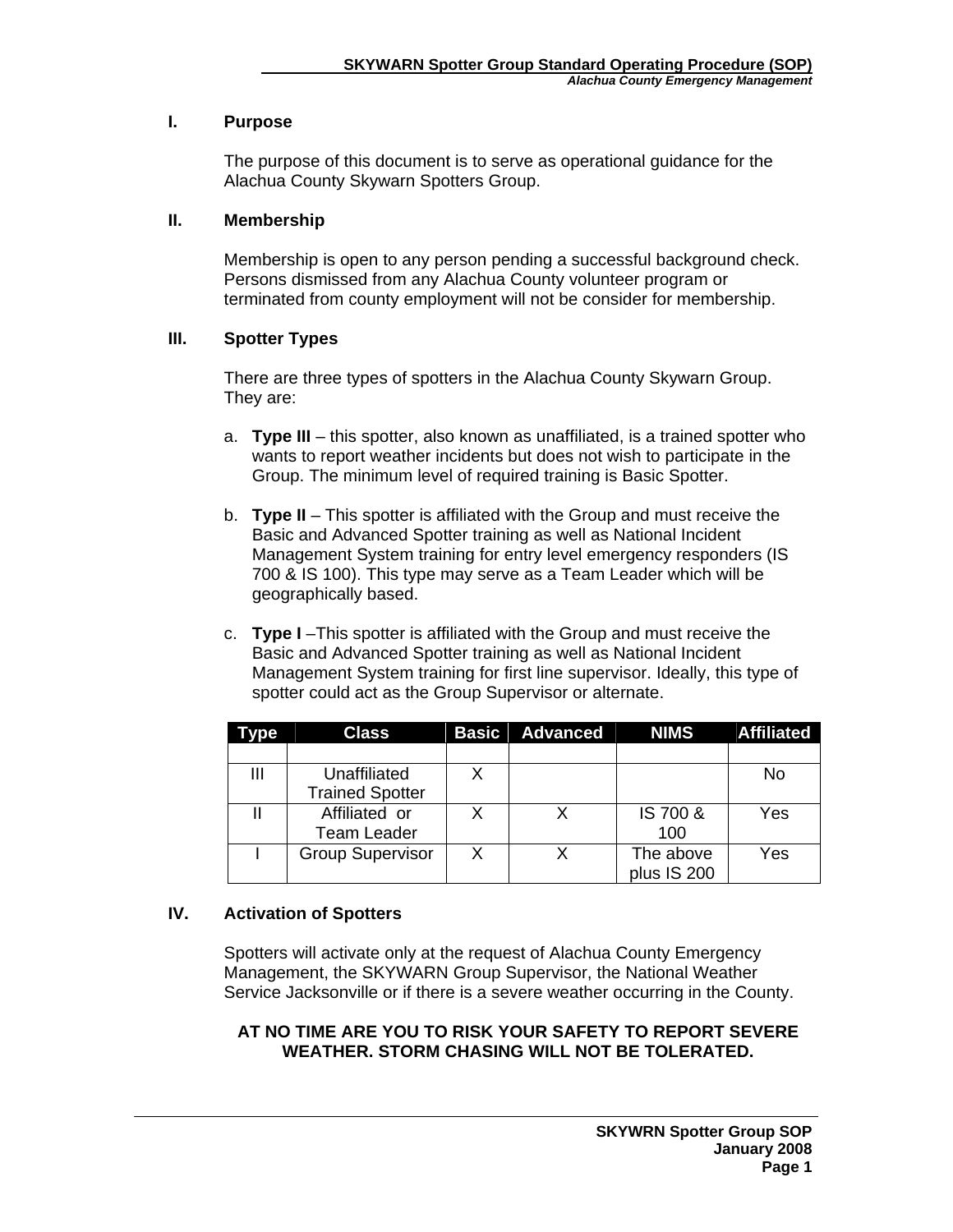# **V. Reporting Severe Weather Events**

There are three mechanisms for spotters to report severe weather events:

- a. Via WXSpots Log v. 1.3
- b. Via Email
- c. Via Telephone or Radio to Team Leaders and the Group Supervisor or alternate

# **VI. Identification Cards**

Alachua County Skywarn Group picture ID Cards will only be issued to Type I and Type II spotters. Type III spotters will receive a training certificate for the Basic Spotter Class and a non photo ID spotter card.

#### **VII. Chain of Command**

All spotters will report severe weather as accurately as possible to their team leaders. If team leaders are unreachable, observers should report to the Group Supervisor. The Group Supervisor or their alternate will contact either the Emergency Management Duty Officer or the National Weather Service via the means described in Section V above.

#### **VIII. Training**

The Weather Observer Group will utilize the Basic and Advanced Spotter Training as provided by the National Weather Service. All other training will be provided through Alachua County Emergency Management.

#### **IX. Meetings**

In order for Spotter Types I & II to maintain their affiliation with the program, they must attend 75% of quarterly meetings called by Emergency Management or the Group Supervisor.

# **X. Code of Conduct**

Alachua County Emergency Management is responsible for the safety and well being of the citizens of our county. As a member of this program, you have a duty to conscientiously perform the tasks of a weather spotter and make reports using the reporting criteria established by the NWS.

In order to apply for and attend training, all personnel will consent to adhere to the following code of conduct. Failure to do so is grounds for dismissal from the Group either as an affiliate or non-affiliate member.

a. Report severe weather as accurately and timely as possible to your team leader, the Group Supervisor, County Emergency Management or the National Weather Service. This is known in NWS parlance as "ground truth". Deliberately false reports will result in immediate dismissal.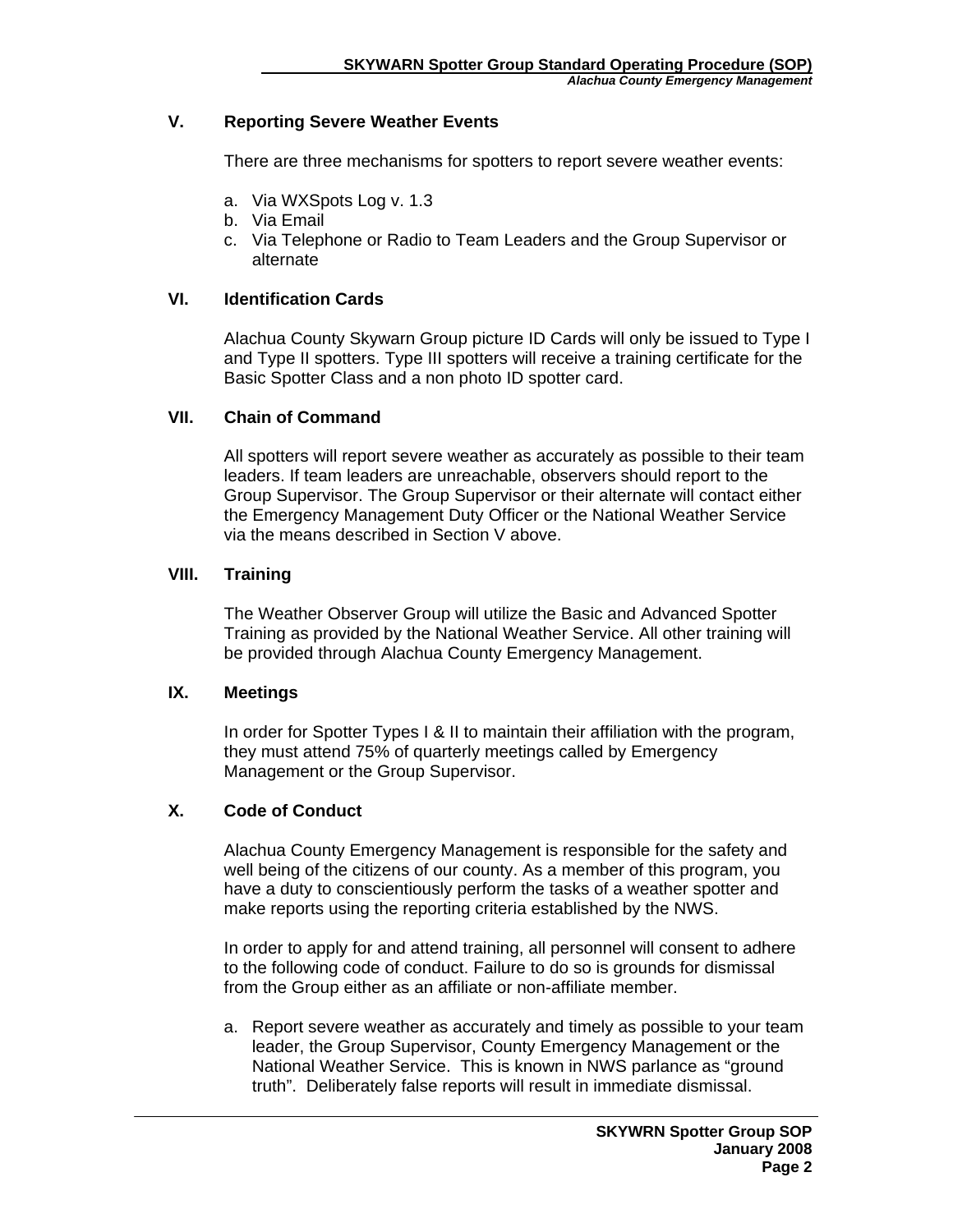#### b. **AT NO TIME ARE YOU TO RISK YOUR SAFETY TO REPORT SEVERE WEATHER. STORM CHASING WILL NOT BE TOLERATED.**

- c. **YOU ARE NOT A FIRE FIGHTER OR POLICE OFFICER.** You are simply an extension of Emergency Management's intelligence gathering mechanism when exigent circumstances exist and when directed by policy or verbal direction to respond.
- d. **YOU ARE FORBIDDEN TO CARRY GUNS, KNIVES, STICKS OR OTHER WEAPONS.** You have been trained for weather observation and reporting. There is no need, place or legal authorization for you to carry or use any of the above. To do so will jeopardize your own safety and the continued existence of the Skywarn program in Alachua County.
- e. **YOUR FIRST RESPONSIBILITY IS TO YOURSELF AND YOUR FAMILY.** When a severe weather occurs, your first responsibility is to ensure your own safety and that of your family. **You should never initiate any operations on your own.**
- f. **CONTACT YOUR TEAM LEADER OR GROUP SUPERVISOR.** If a severe weather occurs, ensure your family's safety then contact your team leader for additional instructions and direction. Your team leader is your point of contact for Emergency Management. Intentional disregard for the chain of command is grounds for dismissal from the group.
- g. **IF YOU CAN NOT REACH YOUR TEAM LEADER.** If you are unable to contact your Team Leader due to phone lines being out, power being out, etc., then report your information as best as you can. Do not leave a place of safety during a storm.
- h. **STAY WITHIN THE SCOPE OF YOUR TRAINING.** You are required to always stay within the scope of your instruction. You have been trained based on the curriculum of the National Weather Service's Basic and Advanced Spotter and the Department of Homeland Security's National Incident Management System (NIMS) courses. You are expected to stay within the guidelines of your training and certification.
- i. **STAY WITHIN YOUR LIMITATIONS.** You are required and directed to stay within your limitations. Also, if you are a Spotter Team member, when responding as a member of a Spotter team and doing weather spotting, you may not exceed your Spotter training. Limitations may be determined by, but not limited to, equipment available, physical abilities, knowledge and authority. These limitations are not to prevent you from rendering emergency medical assistance under the Good Samaritan law, but to ensure that you will be covered for liability by said law if you do not exceed your training and limitations.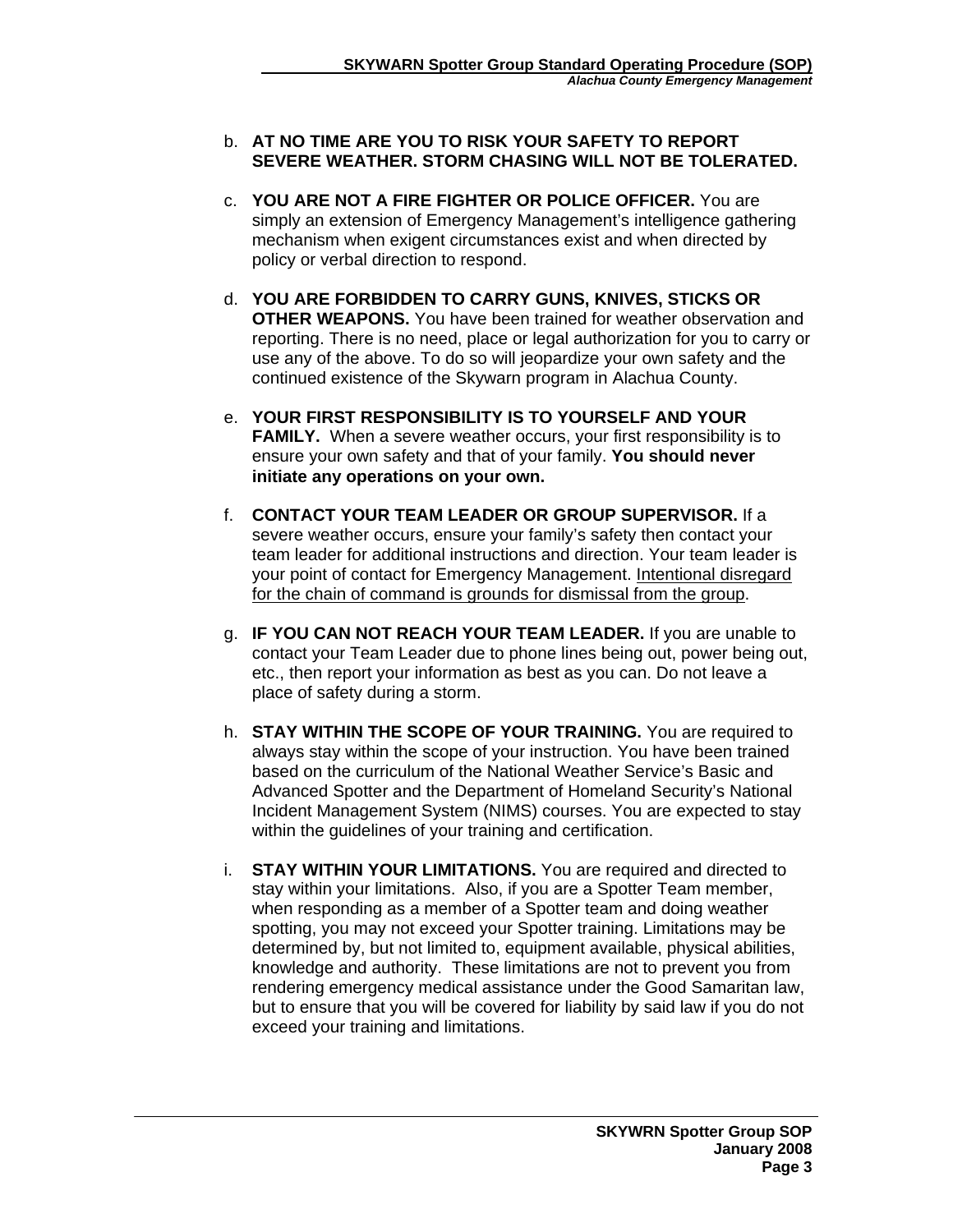# **THIS PAGE INTENTIONALLY LEFT BLANK**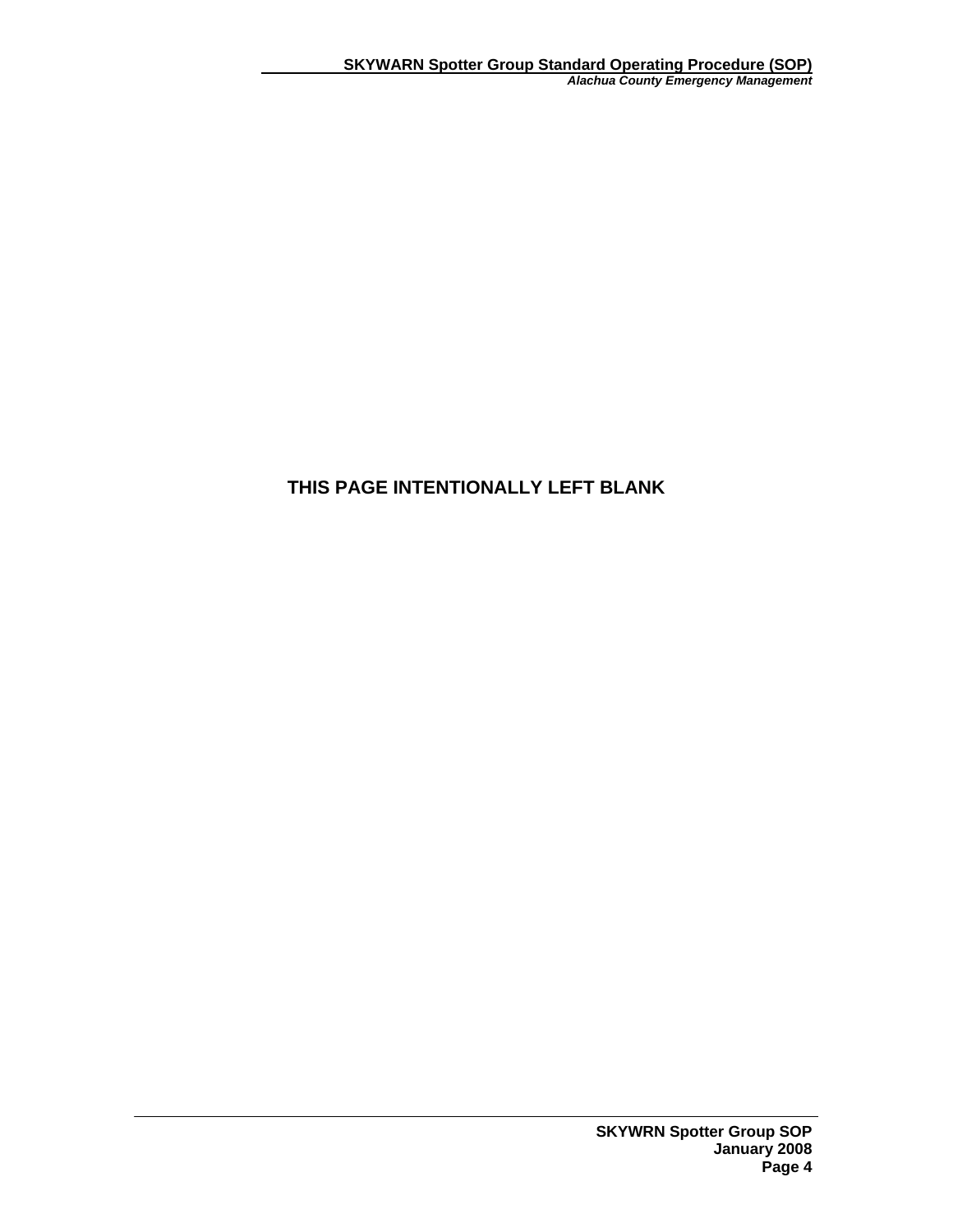

# **ALACHUA COUNTY PUBLIC SAFETY EMERGENCY MANAGEMENT SKYWARN SPOTTER APPLICATION**



# **Complete All Information and Please Print**

| <b>Personal Data</b>                            |                   |    |                                                   |               |    |  |  |  |  |
|-------------------------------------------------|-------------------|----|---------------------------------------------------|---------------|----|--|--|--|--|
| <b>Last Name</b>                                |                   |    | <b>First Name</b><br>M.I.                         |               |    |  |  |  |  |
| <b>Date of Birth</b>                            | Race              |    | <b>Sex</b>                                        | <b>Height</b> |    |  |  |  |  |
| <b>Address</b>                                  |                   |    | <b>City</b>                                       | Zip           |    |  |  |  |  |
| Mailing Address (if different from above)       |                   |    | <b>City</b>                                       | Zip           |    |  |  |  |  |
| <b>Home Phone</b>                               | <b>Cell Phone</b> |    | <b>Work Phone</b>                                 |               |    |  |  |  |  |
| <b>Text Device Service Provider</b>             |                   |    | <b>Primary Email</b>                              |               |    |  |  |  |  |
| FL Driver's License #                           |                   |    | <b>Spotter ID Number</b>                          |               |    |  |  |  |  |
|                                                 |                   |    | <b>Emergency Notification</b>                     |               |    |  |  |  |  |
| <b>Name</b>                                     |                   |    | <b>Phone</b>                                      |               |    |  |  |  |  |
| <b>Address</b>                                  |                   |    |                                                   |               |    |  |  |  |  |
|                                                 |                   |    | <b>Training &amp; Interests</b>                   |               |    |  |  |  |  |
| Have you completed any of the following?:       |                   |    |                                                   |               |    |  |  |  |  |
| <b>Basic Spotter</b><br><b>Yes</b><br><b>No</b> |                   |    | <b>Advance Spotter</b><br><b>Yes</b><br><b>No</b> |               |    |  |  |  |  |
| <b>NIMS IS 700</b>                              | Yes               | No | <b>NIMS IS 100</b>                                | <b>Yes</b>    | No |  |  |  |  |
| <b>NIMS IS 200</b><br><b>Yes</b><br>No          |                   |    | <b>CERT</b><br><b>Yes</b><br><b>No</b>            |               |    |  |  |  |  |
| Do you have Internet access?                    |                   |    | Amateur Radio Call sign (if applicable)           |               |    |  |  |  |  |